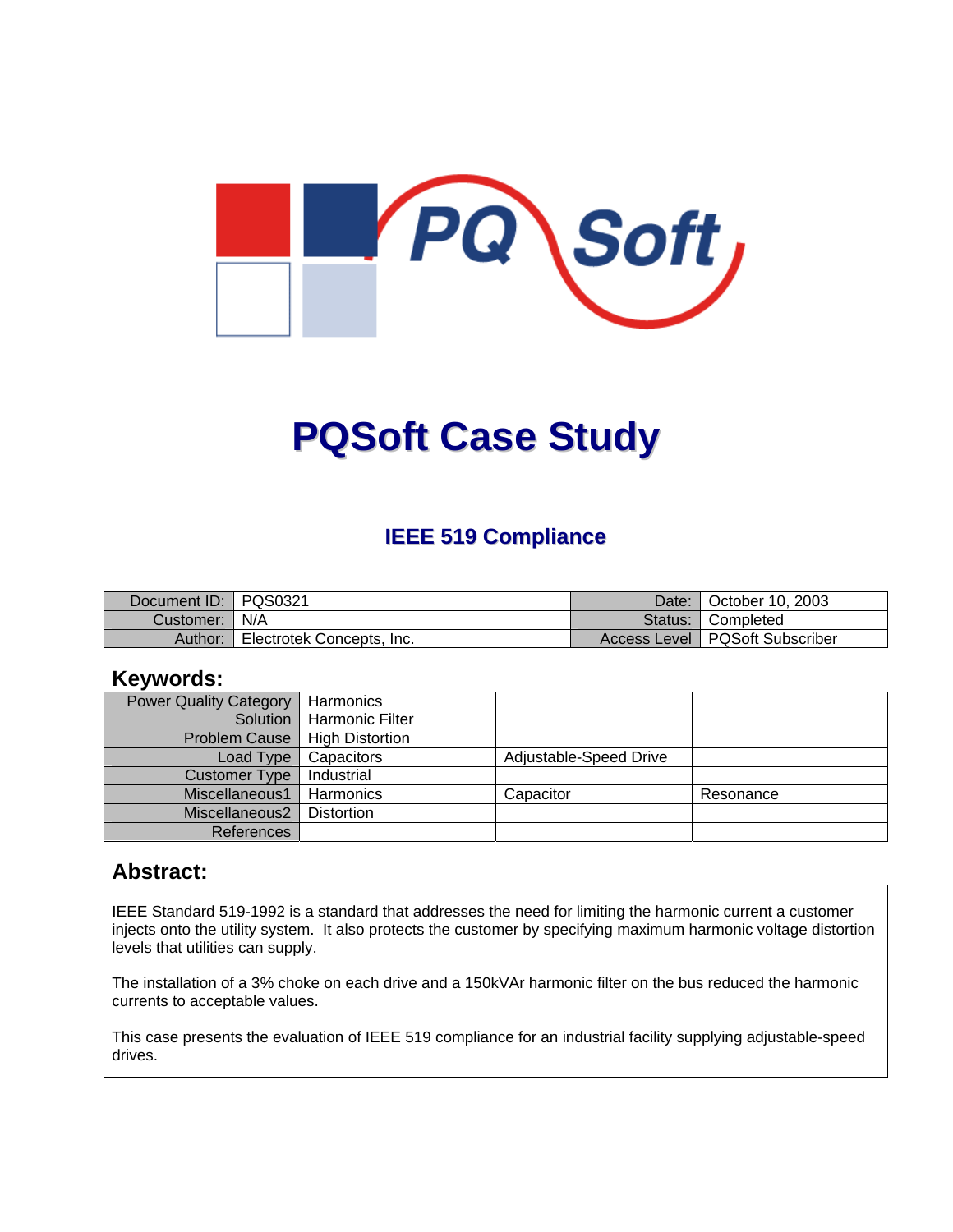# <span id="page-1-0"></span>**TABLE OF CONTENTS**

#### **LIST OF FIGURES**

|--|--|--|

## **LIST OF TABLES**

#### **RELATED STANDARDS**

IEEE Standard 519-1992

## **GLOSSARY AND ACRONYMS**

| ASD        | Adjustable-Speed Drive           |
|------------|----------------------------------|
| <b>DPF</b> | <b>Displacement Power Factor</b> |
| <b>PCC</b> | Point of Common Coupling         |
| PF         | Power Factor                     |
| <b>PWM</b> | <b>Pulse Width Modulation</b>    |
| POI        | Point of Interference            |
| <b>SCR</b> | <b>Short Circuit Ration</b>      |
| <b>TDD</b> | <b>Total Demand Distortion</b>   |
| <b>THD</b> | <b>Total Harmonic Distortion</b> |
| <b>TPF</b> | <b>True Power Factor</b>         |
|            |                                  |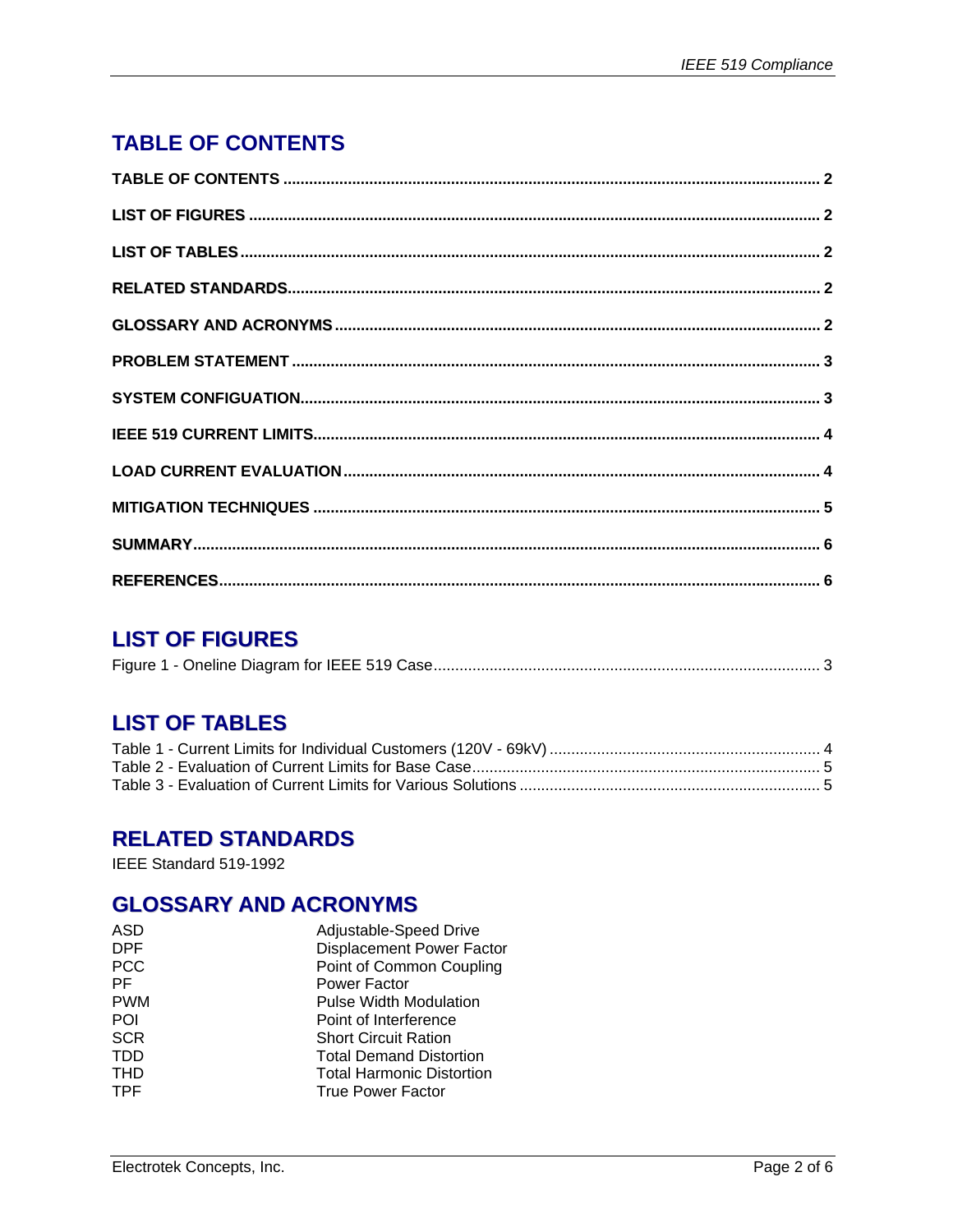#### <span id="page-2-0"></span>**PROBLEM STATEMENT**

A wastewater treatment plant is installing five (5) 100 HP pulse width modulation (PWM) adjustablespeed drives (ASDs). The utility has specified that IEEE 519 current limits must be met.

The combined drive load has the following characteristics:

#### **SYSTEM CONFIGUATION**

[Figure 1](#page-2-1) illustrates the oneline diagram used for the analysis of IEEE 519 compliance.



#### <span id="page-2-1"></span>**Figure 1 - Oneline Diagram for IEEE 519 Case**

Short circuit and load information:

| IL (maximum average demand load current)1200 Amps |  |
|---------------------------------------------------|--|
|                                                   |  |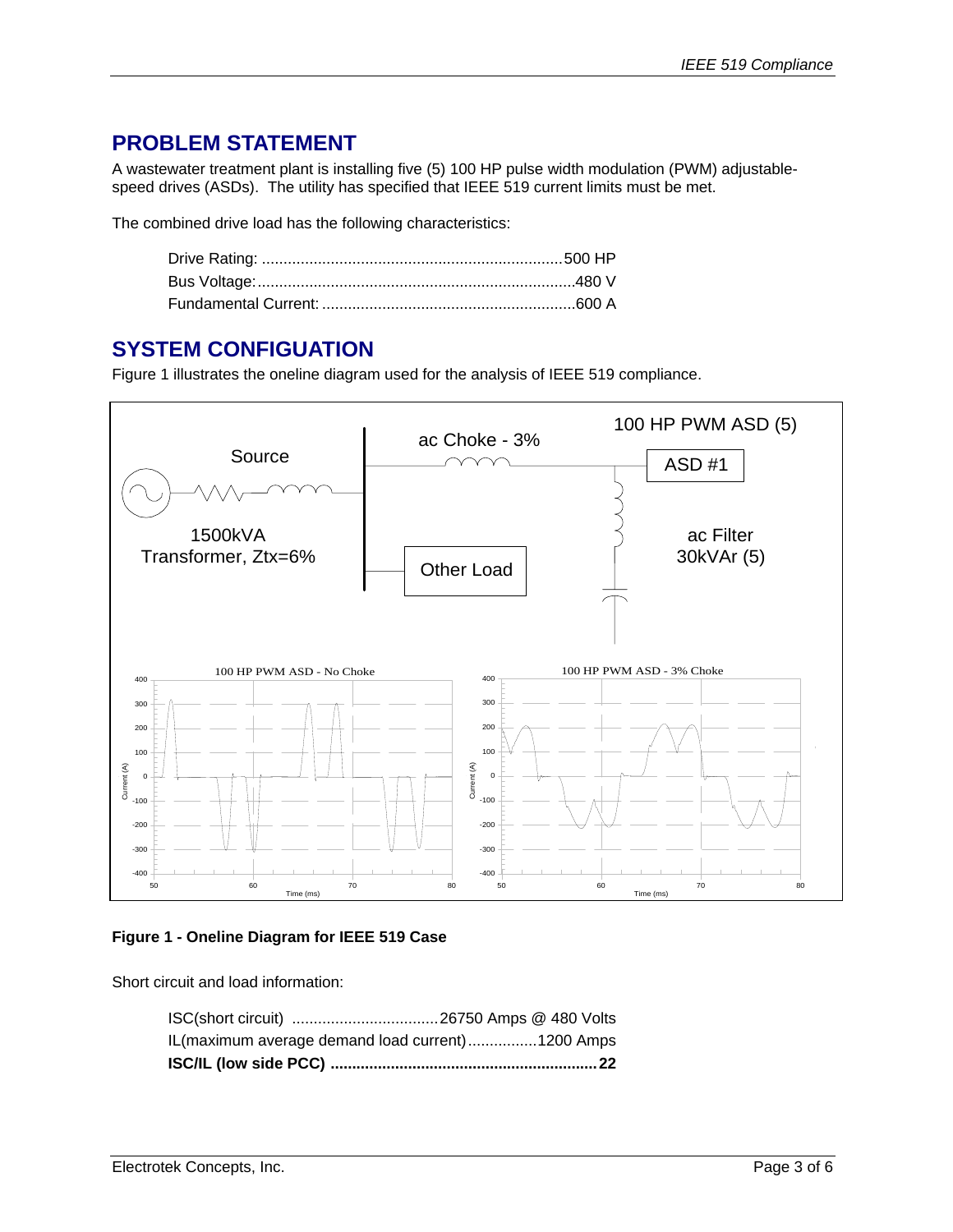#### <span id="page-3-0"></span>**IEEE 519 CURRENT LIMITS**

IEEE Standard 519-1992 is a standard that addresses the need for limiting the harmonic current a customer injects onto the utility system. It also protects the customer by specifying maximum harmonic voltage distortion levels that utilities can supply. The standard should be used for guidance in the design of power systems with nonlinear loads. [Table 1](#page-3-1) summarizes the current requirements.

| Isc/I(load) | $11$ | 11 < h < 17 | 17 < h < 23 | 23 < h < 35 | 35 < h | THD  |
|-------------|------|-------------|-------------|-------------|--------|------|
| $20$        | 4.0  | 2.0         | 1.5         | 0.6         | 0.3    | 5.0  |
| $20 - 50$   | 7.0  | 3.5         | 2.5         | 1.0         | 0.5    | 8.0  |
| $50 - 100$  | 10.0 | 4.5         | 4.0         | 1.5         | 0.7    | 12.0 |
| 100 - 1000  | 12.0 | 5.5         | 5.0         | 2.0         | 1.0    | 15.0 |
| >1000       | 15.0 | 7.0         | 6.0         | 2.5         | 1.4    | 20.0 |

<span id="page-3-1"></span>

|  |  | Table 1 - Current Limits for Individual Customers (120V - 69kV) |
|--|--|-----------------------------------------------------------------|
|--|--|-----------------------------------------------------------------|

where:

- SCR: ratio of the short circuit current at the point of common coupling to the maximum average demand load current  $(I_{\rm sc}/I_{\rm load})$
- TDD: Total Demand Distortion, current distortion in percent of the maximum average demand load current

IEEE 519 defines the point of common coupling (PCC) as:

*A point of metering or any point as long as both the utility and the customer can either access the point for direct measurement of the harmonic indices meaningful to both or estimate the harmonic indices at a point of interference (POI) through mutually agreeable methods.* 

#### **LOAD CURRENT EVALUATION**

[Table 2](#page-4-1) summarizes the current requirements for the initial case with no harmonic current reduction. This evaluation illustrates the need for harmonic current mitigation. As can be seen in the table, most of the individual harmonic currents and the total demand distortion are exceeded for this case. In addition, the bus voltage distortion of 9.8% is higher than the generally accepted limit of 5%.

The transformer impedance can be determined from:

$$
Z_{tx(\Omega)} = \left(\frac{kV^2}{MVA}\right) * Z_{tx(\%)} = \left(\frac{0.480^2}{1.5}\right) * 6\% = 0.0092\Omega
$$

The harmonic voltages are determined by multiplying the current injection times the impedance at each harmonic. The maximum average demand load current is used to scale the individual harmonic currents for comparison with the specified limits.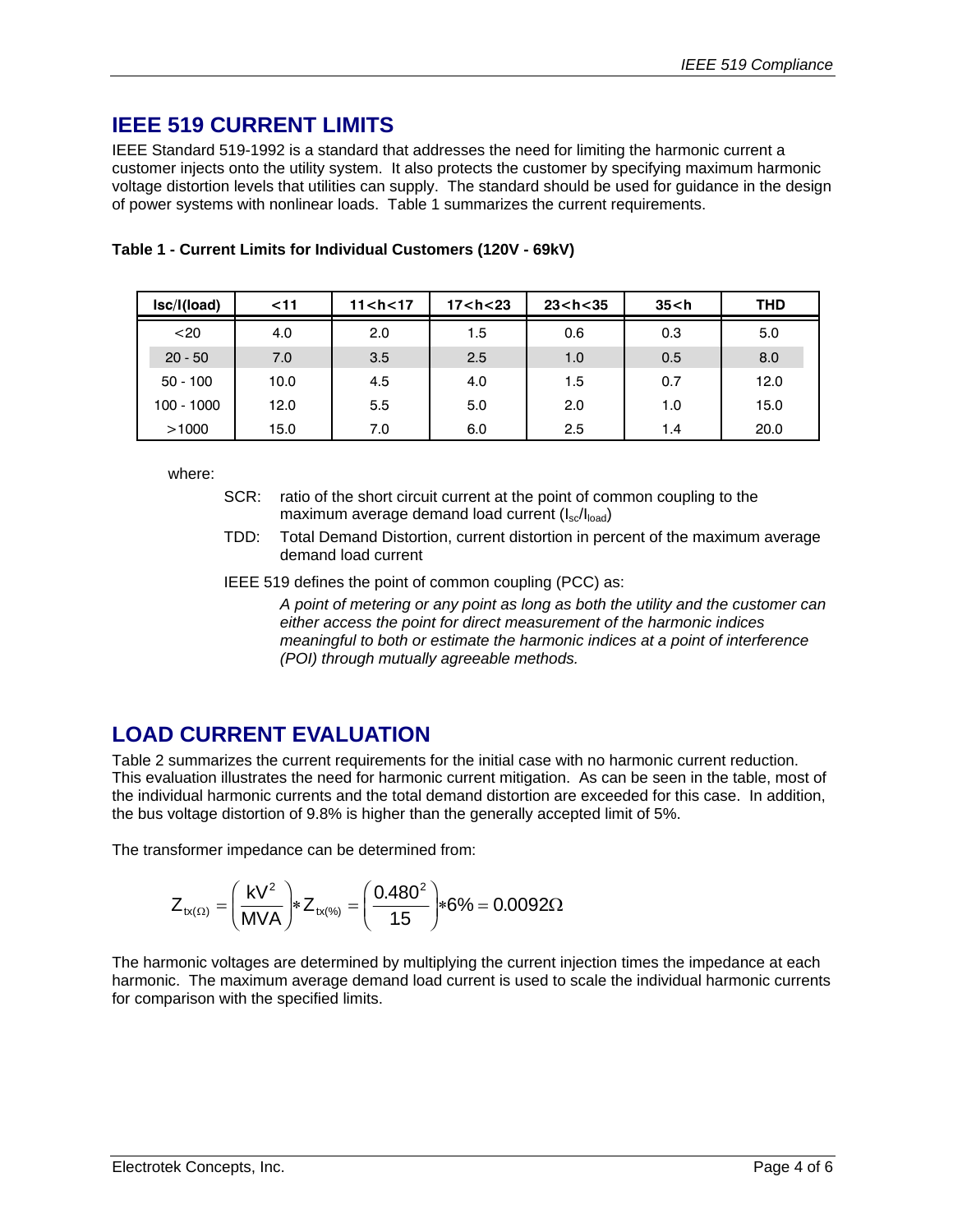| Harmonic<br><b>Number</b><br>$\mathbf h$ | <b>Harmonic</b><br><b>Current</b><br>$(% \mathbf{A})$ (% Fund)<br>$\mathbf{I}$ | <b>Harmonic</b><br><b>Current</b><br>(Amps)<br>Ih | <b>System</b><br><b>Impedance</b><br>(Ohms)<br>Xh | <b>Harmonic</b><br><b>Voltage</b><br>(Volts)<br>Vh | <b>Harmonic</b><br><b>Current</b><br>$(% \mathbf{A})$ (% Demand)<br>Id | <b>IEEE 519</b><br><b>Current</b><br>Limit $(\% )$<br>(Table 10.2) | <b>Value</b><br><b>Exceeds</b><br>Limit |
|------------------------------------------|--------------------------------------------------------------------------------|---------------------------------------------------|---------------------------------------------------|----------------------------------------------------|------------------------------------------------------------------------|--------------------------------------------------------------------|-----------------------------------------|
| 5                                        | 66.9                                                                           | 401.4                                             | 0.046                                             | 18.5                                               | 33.5                                                                   | 7.0                                                                | Yes                                     |
| 7                                        | 43.6                                                                           | 261.6                                             | 0.064                                             | 16.7                                               | 21.8                                                                   | 7.0                                                                | Yes                                     |
| 11                                       | 8.7                                                                            | 52.2                                              | 0.101                                             | 5.3                                                | 4.4                                                                    | 3.5                                                                | Yes                                     |
| 13                                       | 7.3                                                                            | 43.8                                              | 0.119                                             | 5.2                                                | 3.7                                                                    | 3.5                                                                | Yes                                     |
| 17                                       | 4.8                                                                            | 28.8                                              | 0.157                                             | 4.5                                                | 2.4                                                                    | 2.5                                                                | No                                      |
| 19                                       | 3.9                                                                            | 23.4                                              | 0.175                                             | 4.1                                                | 2.0                                                                    | 2.5                                                                | N <sub>0</sub>                          |
| 23                                       | 3.5                                                                            | 21.0                                              | 0.212                                             | 4.5                                                | 1.8                                                                    | 1.0                                                                | Yes                                     |
| 25                                       | 2.1                                                                            | 12.6                                              | 0.230                                             | 2.9                                                | 1.0                                                                    | 1.0                                                                | Yes                                     |
| Total:                                   | 80.5%                                                                          |                                                   |                                                   |                                                    | 40.6 %                                                                 | $8.0\%$                                                            | Yes                                     |

<span id="page-4-1"></span><span id="page-4-0"></span>**Table 2 - Evaluation of Current Limits for Base Case**

Note:

 $I_d$  is based on the average maximum demand load current

#### **MITIGATION TECHNIQUES**

Several techniques for reducing the harmonic current were evaluated:

- 1. Installation of a 3% choke on each drive (refer to [Figure 1](#page-2-1) for new current waveform)
- 2. Installation of a 3% choke and a 30kVAr,  $5<sup>th</sup>$  harmonic filter on each drive
- 3. Installation of a 3% choke on each drive and a 150kVAr,  $5<sup>th</sup>$  harmonic filter on the 480 volt bus

[Table 3](#page-4-2) summarizes the results from the computer simulations.

<span id="page-4-2"></span>**Table 3 - Evaluation of Current Limits for Various Solutions** 

| Case | Total<br><b>Drive</b><br>Load | Choke<br><b>Size</b> | <b>Filter</b><br>Size and<br><b>Location</b> | Load<br><b>Current</b><br><b>THD</b> | <b>Bus</b><br><b>Voltage</b><br>THD | Xfmr<br><b>Current</b><br><b>TDD</b> | <b>Low Side</b><br><b>Harmonics</b><br><b>Exceeded</b> | <b>High Side</b><br><b>Harmonics</b><br><b>Exceeded</b> |
|------|-------------------------------|----------------------|----------------------------------------------|--------------------------------------|-------------------------------------|--------------------------------------|--------------------------------------------------------|---------------------------------------------------------|
| 1    | 500 HP                        | None                 | None                                         | 80.5%                                | 9.8%                                | 40.6%                                | 5,7,11,13<br>23,25,TDD                                 | 5,7,TDD                                                 |
| 2    | 500 HP                        | 3 %                  | None                                         | 37.7 %                               | 4.6%                                | 18.9%                                | 5,11,TDD                                               | 5,TDD                                                   |
| 3    | 500 HP                        | 3 %                  | 30 kVAr @ ASD                                | 29.0%                                | 3.4 %                               | 14.5 %                               | 5.23.TDD                                               | 5                                                       |
| 4    | 500 HP                        | 3 %                  | 150 kVAr @ Bus                               | 29.0 %                               | 2.2 %                               | 7.8%                                 | None                                                   | None                                                    |